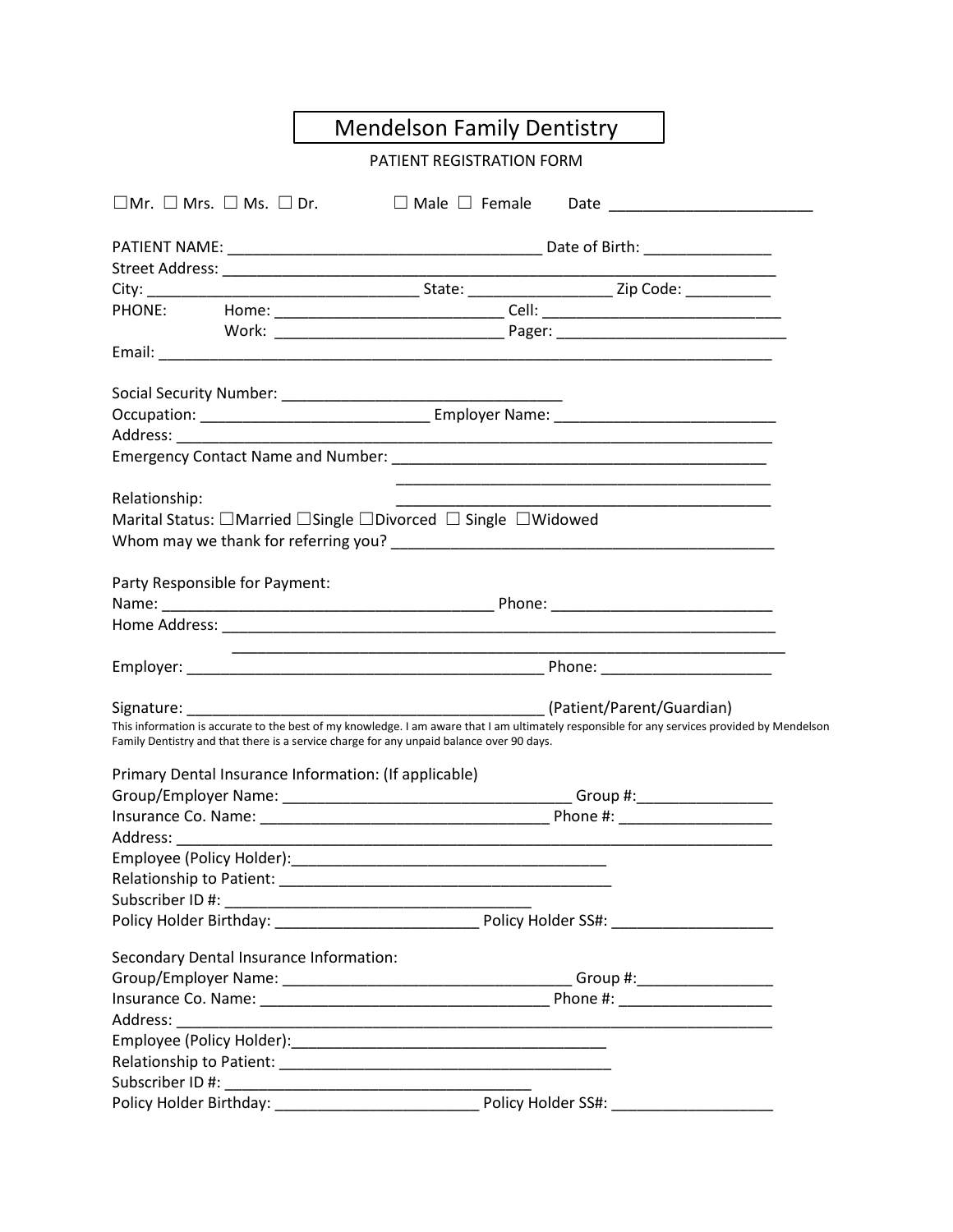## Health History

| Date of last dental examination:                      | Dentist's Name:             |  |  |
|-------------------------------------------------------|-----------------------------|--|--|
| Date of last dental x-rays:                           | Date of last Physical exam: |  |  |
|                                                       | Physician's Name            |  |  |
| $l$ laya yay boon boonitolizad in the nost two years? |                             |  |  |

Have you been hospitalized in the past two years?:

Please list all medications you are currently taking, including over the counter, vitamins and herbal remedies:

\_\_\_\_\_\_\_\_\_\_\_\_\_\_\_\_\_\_\_\_\_\_\_\_\_\_\_\_\_\_\_\_\_\_\_\_\_\_\_\_\_\_\_\_\_\_\_\_\_\_\_\_\_\_\_\_\_\_\_\_\_\_\_\_\_\_\_\_\_\_\_\_\_\_\_\_\_\_

\_\_\_\_\_\_\_\_\_\_\_\_\_\_\_\_\_\_\_\_\_\_\_\_\_\_\_\_\_\_\_\_\_\_\_\_\_\_\_\_\_\_\_\_\_\_\_\_\_\_\_\_\_\_\_\_\_\_\_\_\_\_\_\_\_\_\_\_\_\_\_\_\_\_\_\_\_\_ What is the purpose of your visit today?  $\Box$ Yes  $\Box$ No Are you having pain or discomfort at this time?  $\square$ Yes  $\square$ No Do you feel nervous about having dental treatment?  $\square$ Yes  $\square$ No Have you ever had a bad experience in a dental office?  $\Box$ Yes  $\Box$ No Is there anything that you dislike about your smile?  $\Box$ Yes  $\Box$ No Are there any growths or sores in or around your mouth?  $\square$ Yes  $\square$ No Do you have trouble chewing? ☐Yes ☐No Does food catch between your teeth?  $\square$ Yes  $\square$ No Do you have pain in or near your ears?  $\square$ Yes  $\square$ No Have you ever been told that you have gum problems?  $\Box$ Yes  $\Box$ No Do you now have bleeding gums or any other gum conditions?  $\Box$ Yes  $\Box$ No Do you like the appearance of your teeth? ☐Yes ☐No Do you like the color of your teeth? ☐Yes ☐No Do you suffer from headaches?  $\Box$ Yes  $\Box$ No Do you have a history of TMJ disorder?  $\square$ Yes  $\square$ No Do you require antibiotics before dental work?  $\square$ Yes  $\square$ No Do you brush and floss daily? ☐Yes ☐No Do you or have you been told that you snore?  $\square$ Yes  $\square$ No Have you been diagnosed with sleep apnea?  $\square$ Yes  $\square$ No Are your teeth sensitive to hot, cold or anything else?  $\square$ Yes  $\square$ No Do you experience bad breath? Are you allergic to or made sick by: Codeine □Yes □No Penicillin ☐Yes ☐No Aspirin ☐Yes ☐No Latex ☐Yes ☐No Metals □Yes □No Local Anesthetics ☐Yes ☐No Other Meds/ Allergies □Yes □No Please Explain **Explain** and the set of the set of the set of the set of the set of the set of the set of the set of the set of the set of the set of the set of the set of the set of the set of the set of the set of the se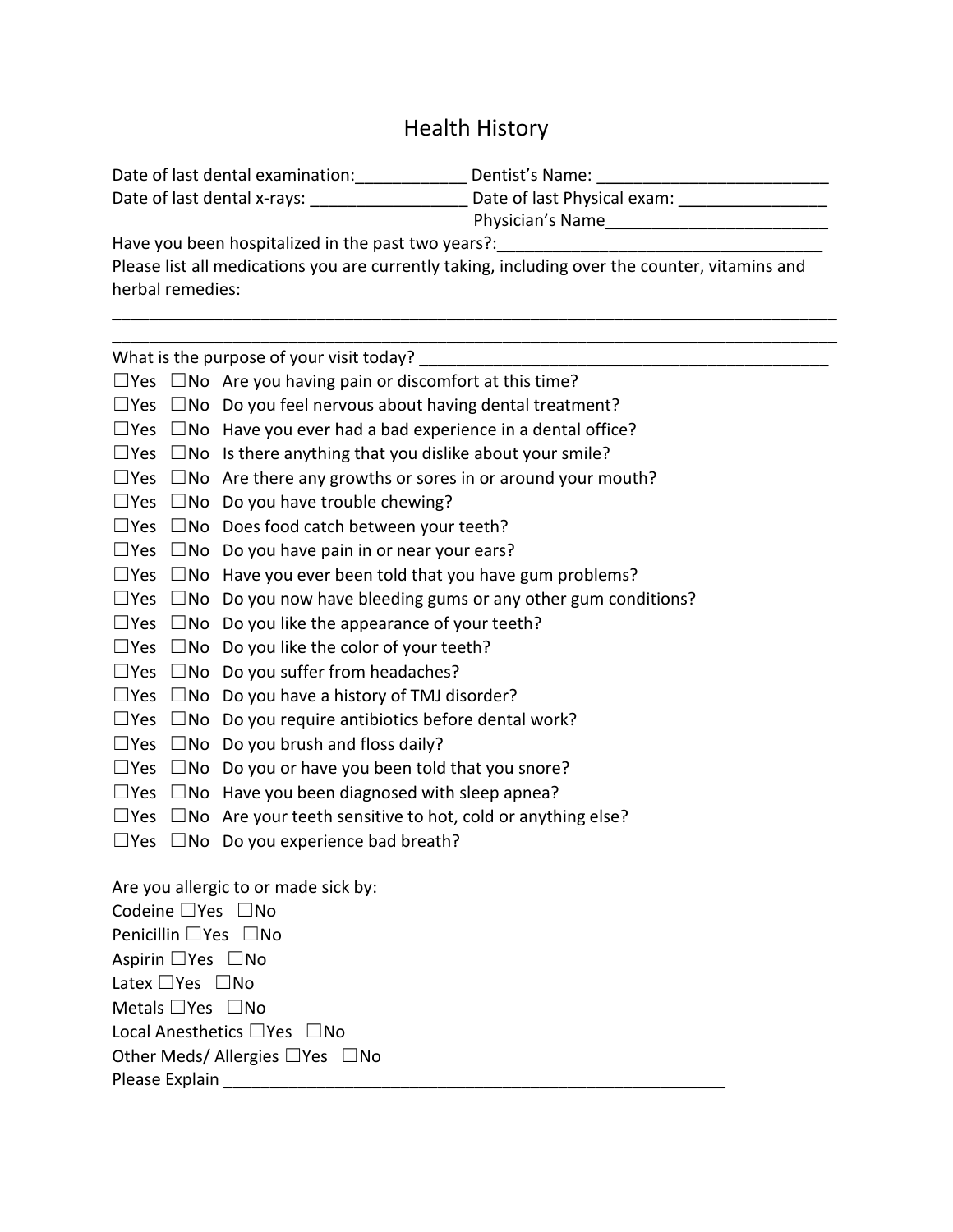Do you have a history of:

|                                    | $\Box$ Yes $\Box$ No Heart Attack/ Disease      |                                 | $\Box$ Yes $\Box$ No Chemotherapy             |
|------------------------------------|-------------------------------------------------|---------------------------------|-----------------------------------------------|
|                                    | $\Box$ Yes $\Box$ No Heart Failure              |                                 | $\Box$ Yes $\Box$ No Any type of implant *    |
|                                    | $\Box$ Yes $\Box$ No Angina Pectoris            |                                 | $\Box$ Yes $\Box$ No Cortisone medicine       |
|                                    | $\Box$ Yes $\Box$ No High Blood Pressure        |                                 | $\Box$ Yes $\Box$ No Artificial joint *       |
|                                    | $\Box$ Yes $\Box$ No Mitral Valve Prolapse *    |                                 | $\Box$ Yes $\Box$ No Kidney Disorder          |
|                                    | $\Box$ Yes $\Box$ No Congenital Heart Lesions * |                                 | $\Box$ Yes $\Box$ No Epilepsy or seizures     |
|                                    | $\Box$ Yes $\Box$ No Heart Murmur *             |                                 | $\Box$ Yes $\Box$ No Fainting or Dizzy spells |
|                                    | $\Box$ Yes $\Box$ No Heart Surgery              |                                 | $\Box$ Yes $\Box$ No Psychiatric treatment    |
|                                    | $\Box$ Yes $\Box$ No Heart Pacemaker            |                                 | $\Box$ Yes $\Box$ No Hepatitis (type: )       |
|                                    | $\Box$ Yes $\Box$ No Blood Transfusion          | $\Box$ Yes $\Box$ No Jaundice   |                                               |
|                                    | $\Box$ Yes $\Box$ No Bleeding Disorder          |                                 | $\Box$ Yes $\Box$ No Use tobacco products     |
|                                    | $\Box$ Yes $\Box$ No Any type of transplant *   |                                 | $\Box$ Yes $\Box$ No Sinus problems           |
|                                    | $\Box$ Yes $\Box$ No Sickle Cell Disease        | $\Box$ Yes $\Box$ No Emphysema  |                                               |
| $\Box$ Yes $\Box$ No Bruise Easily |                                                 | $\Box$ Yes $\Box$ No Emphysema  |                                               |
| $\Box$ Yes $\Box$ No Anemia        |                                                 |                                 | $\Box$ Yes $\Box$ No Tuberculosis             |
|                                    | $\Box$ Yes $\Box$ No HIV positive, ARC AIDS     |                                 | $\Box$ Yes $\Box$ No Allergies or Hives       |
|                                    | $\Box$ Yes $\Box$ No Rheumatic Fever*           | $\Box$ Yes $\Box$ No Asthma     |                                               |
|                                    | $\Box$ Yes $\Box$ No Cancer (Type: ______       | $\Box$ Yes $\Box$ No Hay Fever  |                                               |
|                                    | $\Box$ Yes $\Box$ No Radiation treatment        | $\Box$ Yes $\Box$ No Ulcers     |                                               |
| $\Box$ Yes $\Box$ No Diabetes      |                                                 | $\Box$ Yes $\Box$ No Cold sores |                                               |
| $\Box$ Yes $\Box$ No Glaucoma      |                                                 |                                 | $\mathsf{I}$ Yes $\Box$ No Alcoholism         |
|                                    | $\Box$ Yes $\Box$ No Liver Disease              |                                 |                                               |

\*\*Antibiotic premedication may be required prior to your appointment.\*\*

| Women:                                                                              |  |  |  |  |
|-------------------------------------------------------------------------------------|--|--|--|--|
| Are you pregnant? $\square$ Yes $\square$ No If yes, due date:                      |  |  |  |  |
| Are you taking birth control pills? $\Box$ Yes $\Box$ No                            |  |  |  |  |
| Please be aware that antibiotics could cause birth control pills to be ineffective. |  |  |  |  |

☐ Yes ☐ No Is there anything related to your medical or dental history that you have not indicated above? If yes please explain:

\_\_\_\_\_\_\_\_\_\_\_\_\_\_\_\_\_\_\_\_\_\_\_\_\_\_\_\_\_\_\_\_\_\_\_\_\_\_\_\_\_\_\_\_\_\_\_\_\_\_\_\_\_\_\_\_\_\_\_\_\_\_\_\_\_\_\_\_\_\_\_\_\_\_\_\_\_\_ \_\_\_\_\_\_\_\_\_\_\_\_\_\_\_\_\_\_\_\_\_\_\_\_\_\_\_\_\_\_\_\_\_\_\_\_\_\_\_\_\_\_\_\_\_\_\_\_\_\_\_\_\_\_\_\_\_\_\_\_\_\_\_\_\_\_\_\_\_\_\_\_\_\_\_\_\_\_